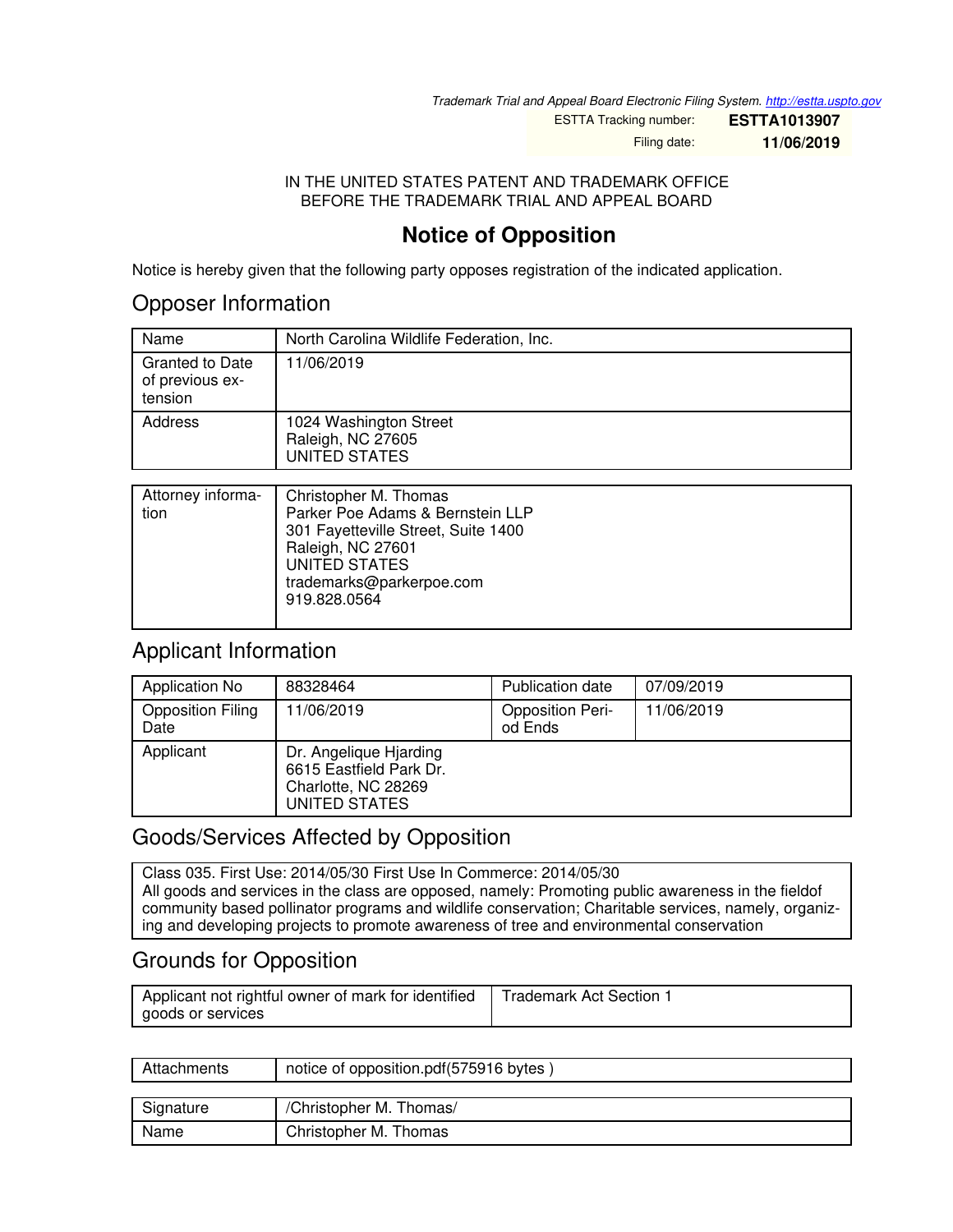| $\overline{\phantom{0}}$<br>Dale |  |
|----------------------------------|--|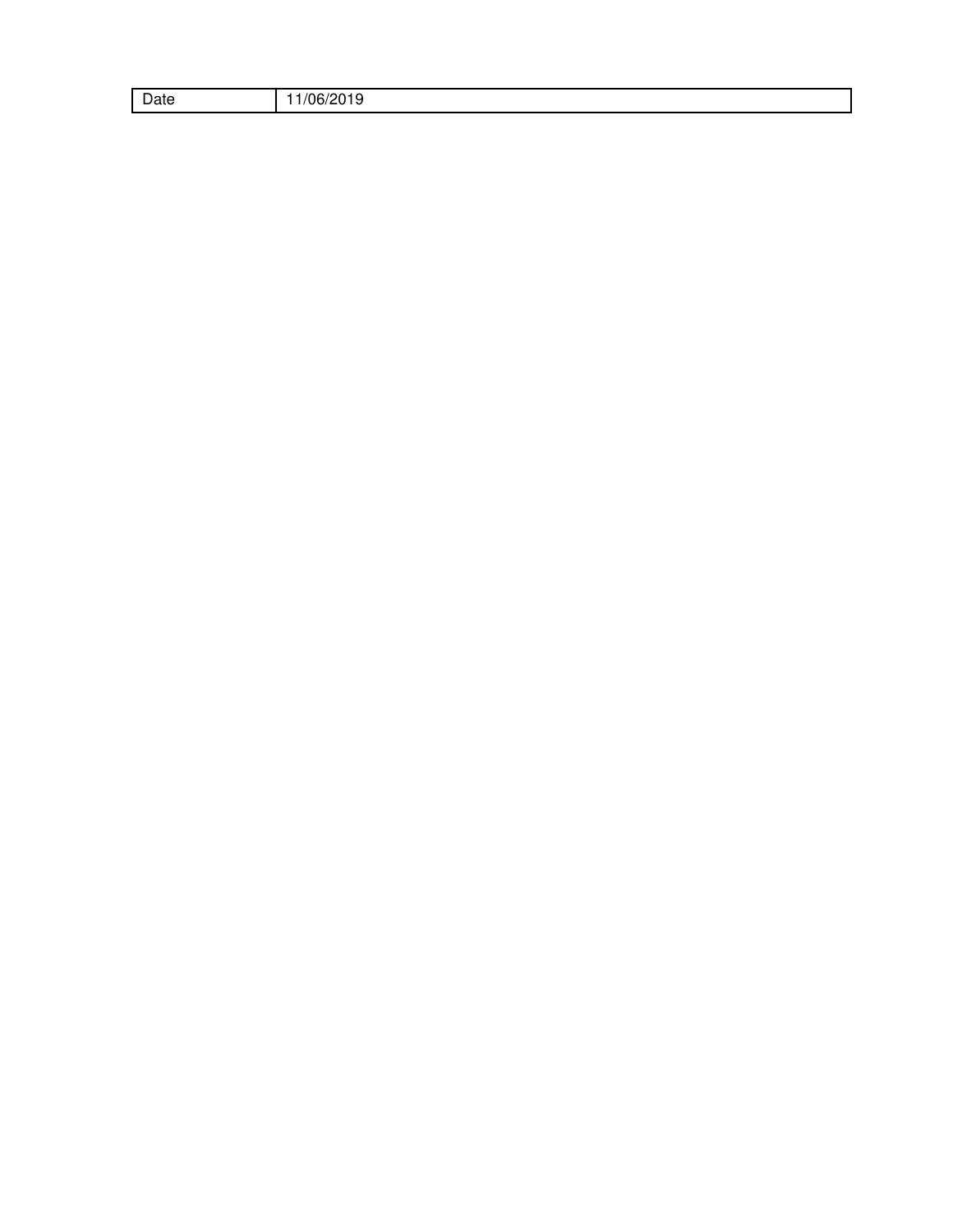#### **IN THE UNITED STATES PATENT AND TRADEMARK OFFICE BEFORE THE TRADEMARK TRIAL AND APPEAL BOARD**

 $)$ North Carolina Wildlife Federation, Inc., ) Opposer, ) Dr. Angelique Hjarding, Applicant. )

 $\qquad \qquad \qquad \qquad \qquad \qquad \qquad$ 

 $\_$  . The contribution of the contribution of  $\mathcal{L}_\mathcal{L}$ 

Opposition No. v.  $\overline{V}$  Mark: THE BUTTERFLY HIGHWAY ) Serial No. 88328464

#### **NOTICE OF OPPOSITION**

North Carolina Wildlife Federation, Inc. ("Opposer"), a corporation duly organized and existing under the laws of North Carolina, and having its principal place of business at 1024 Washington Street, Raleigh, North Carolina 27605, believes it would be damaged by registration of the mark THE BUTTERFLY HIGHWAY, which is the subject of pending Serial No. 88328464 ("Applicant's Application") owned by Angelique Hjarding ("Applicant"), and hereby opposes the same.

In support of the opposition, Opposer alleges that:

 1. Opposer was founded in 1945 and is a non-profit organization devoted to protecting North Carolina's natural resources, including the protection, conservation, and restoration of wildlife and habitat. Opposer performs its functions through, among other avenues, education and outreach, direct hands-on conservation projects, and policy research and advocacy at both the state and federal level.

 2. Opposer is the owner of pending Serial No. 88390429 ("Opposer's Application") for THE BUTTERFLY HIGHWAY, which covers the following goods and services:

> Class 6 Non-luminous, non-mechanical signs made of metal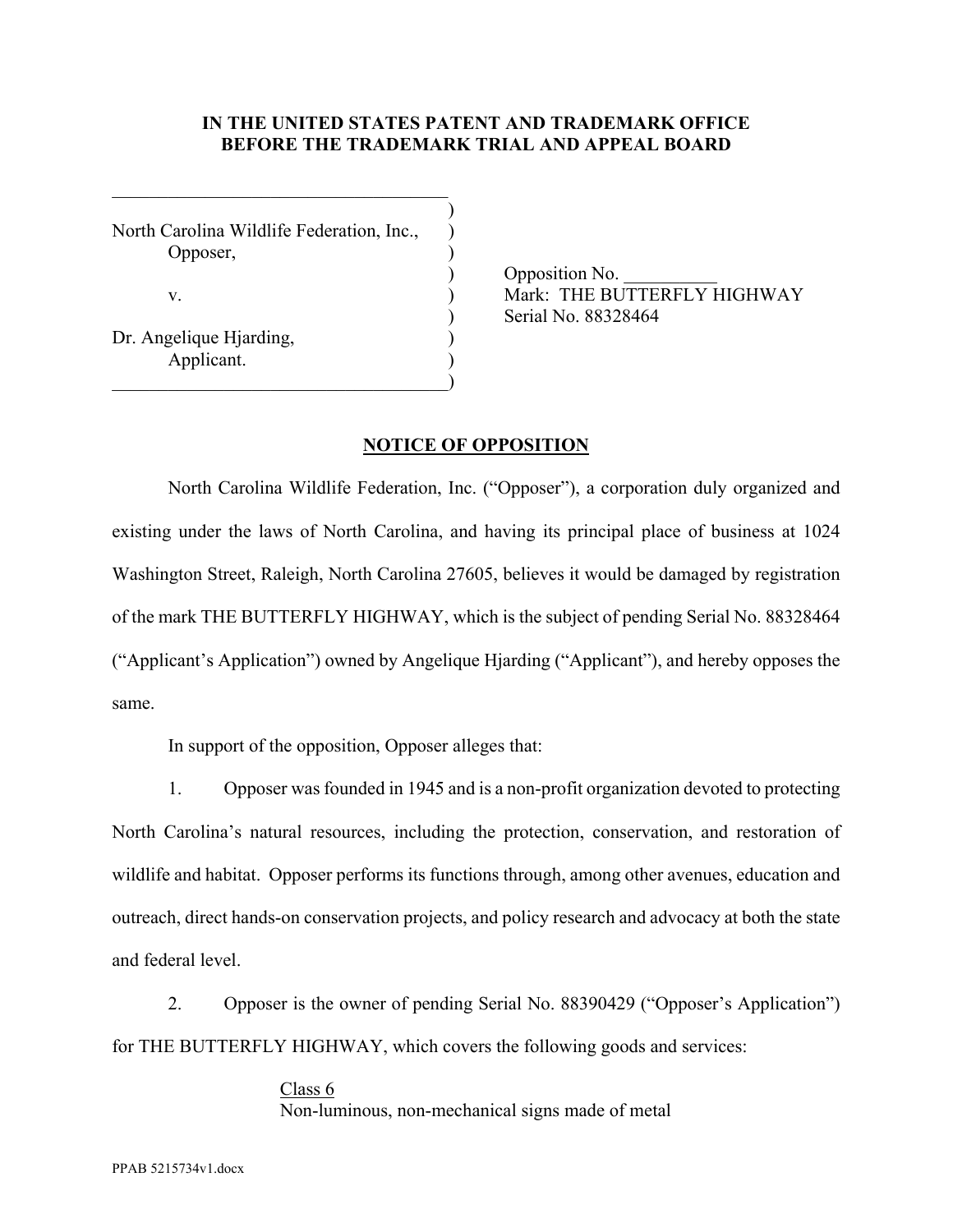#### Class 31

Seeds for planting; seeds for horticultural purposes

### Class 44

Habitat restoration and wildlife preservation initiative, namely, encouraging members of the public to plant flowering plants in a manner that supports butterflies, bees, birds, and other pollen- and nectar-dependent wildlife, and providing a method for the public to register such a garden; providing information in the fields of habitat restoration and wildlife preservation

3. Applicant's Application, which was filed on March 6, 2019, covers the following

services:

#### Class 35

Promoting public awareness in the field of community based pollinator programs and wildlife conservation; Charitable services, namely, organizing and developing projects to promote awareness of tree and environmental conservation

4. In an Office Action dated July 1, 2019, the USPTO Examining Attorney assigned

to Opposer's Application noted the existence of Applicant's Application and stated that should it

register, Opposer's Application "may be refused registration under Trademark Act Section 2(d)."

### **A. Standing**

5. Opposer has standing to bring this opposition because Applicant's Application has

been cited as a potential bar to Opposer's Application.<sup>1</sup>

 6. Opposer has standing to bring this opposition because Opposer's ground for bringing the opposition is that Opposer, not Applicant, is the true owner of the mark THE BUTTERFLY HIGHWAY that is the subject of both Opposer's Application and Applicant's Application.<sup>2</sup>

<sup>&</sup>lt;u>.</u> <sup>1</sup> *See* T.B.M.P. § 309.03(b) ("A real interest in the proceeding and a reasonable belief of damage may be found, for example, where plaintiff pleads (and later proves): . . . Plaintiff has been . . . advised that it will be refused registration when defendant's application matures into a registration, or has a reasonable belief that registration of its application will be refused because of defendant's registration.").

<sup>2</sup> *See, e.g.*, *UVeritech, Inc. v. Amax Lighting, Inc.*, 115 U.S.P.Q.2d 1242, 1245 (T.T.A.B. 2015) ("The dispute over ownership of the mark also establishes standing.").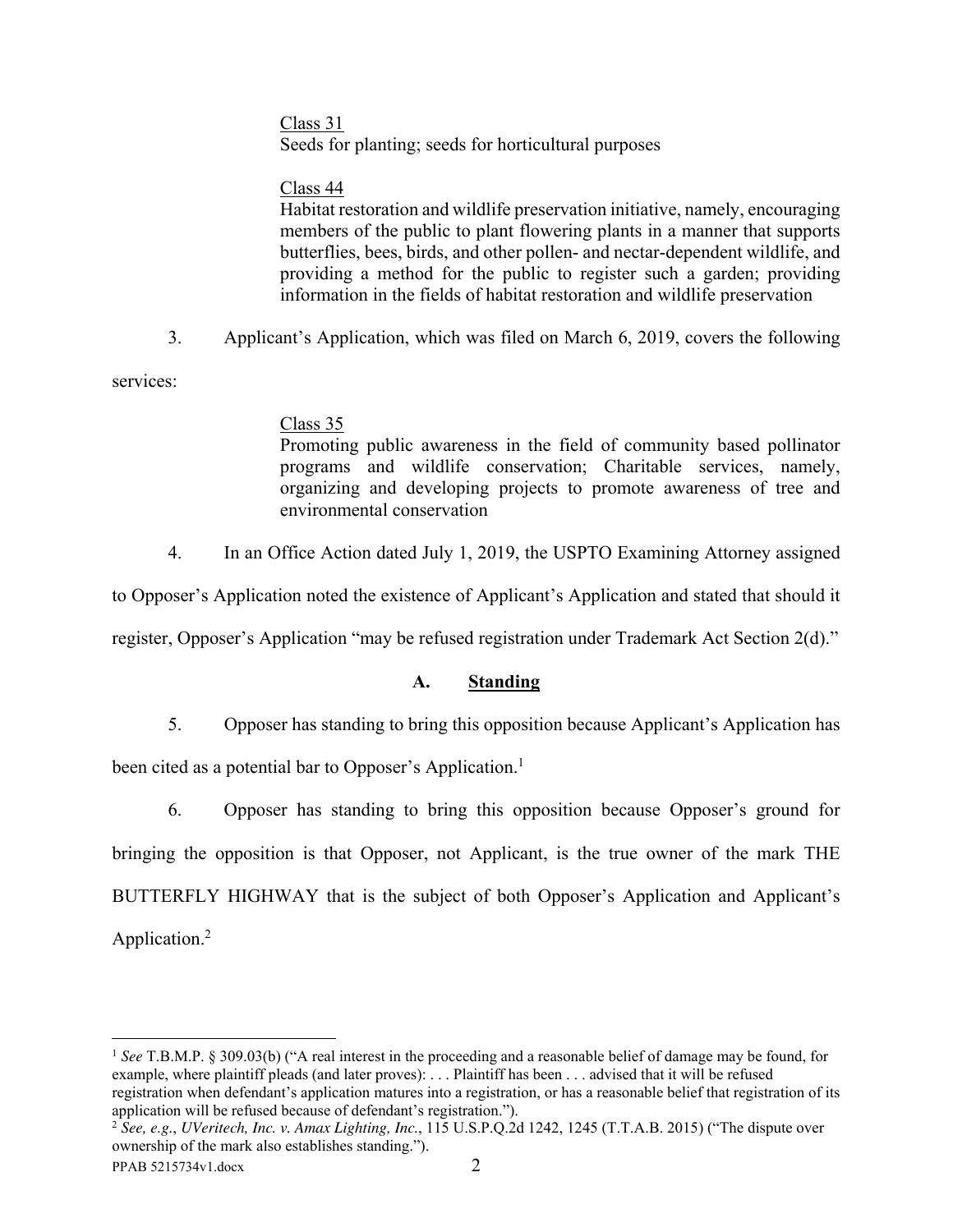### **B. Ground for Opposition: Opposer Is the True Owner of the Mark THE BUTTERFLY HIGHWAY**

 7. Opposer, not Applicant, is now, and has been since at least the filing date of Applicant's Application, the true owner of the mark THE BUTTERFLY HIGHWAY.

8. While enrolled in a graduate program at the University of North Carolina at

Charlotte in 2015, Applicant worked on her school dissertation about what she called "The Butterfly Highway Project."

9. While still working on her dissertation involving "The Butterfly Highway Project,"

Opposer hired Applicant as an independent contractor starting on or about July 14, 2015.

10. Opposer's CEO, Tim Gestwicki, sent the email shown below on June 16, 2015, for

the purpose of introducing Applicant to Opposer's staff:

NCWF Staff,

I am pleased to let you all know that Angelique (Angel) Hjarding is joining the NCWF Team.

A few folks met Angel at the last Board meeting and the rest of you will get to meet her as she segues away from her teaching at UNCC into her role with NCWF leading our Pollinator and Wildlife Habitat Programs. Angel will be working to complete her dissertation on her research with her butterfly highway project www.butterflyhighway.org Here is a good piece on the effort http://inside.uncc.edu/news-features/2015-06-04/butterfly-highway-graduate-student-createscitizen-science-network and one of her published pieces is attached.

Angel can be reached at angel@ncwf.org

Welcome aboard Angel!

tim

11. Opposer hired Applicant as an independent contractor to lead Opposer's Pollinator

and Wildlife Habitat Programs, which included THE BUTTERFLY HIGHWAY program.

12. In or around April 2017, Applicant transitioned from an independent contractor to

a salaried employee of Opposer.

13. On April 1, 2019, Applicant emailed her resignation to Mr. Gestwicki:

Hi Tim,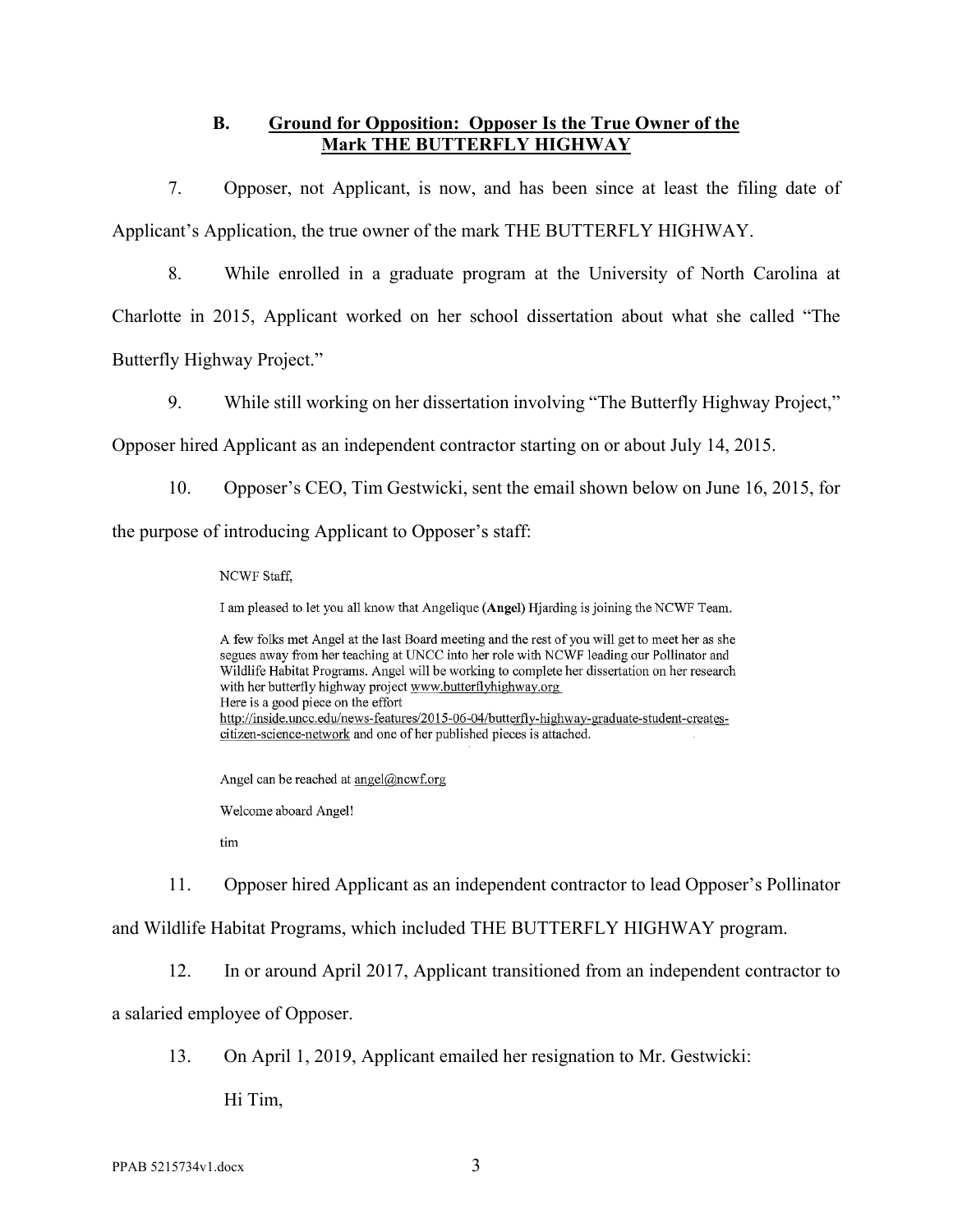This email serves as my letter of resignation as an employee of the North Carolina Wildlife Federation effective immediately.

In addition, I own the trademark to the Butterfly Highway (US Trademark #88328464) and request that the North Carolina Wildlife Federation discontinue use of my intellectual property effective today April 1, 2019.

If you have questions regarding this matter, please contact my attorney Paula Yost at 704-436-2214.

Sincerely,

Angelique Hjarding

 14. Prior to Applicant's resignation email of April 1, 2019, neither Mr. Gestwicki, who made the decision to hire Applicant in 2015, nor anyone else employed by Opposer ever discussed with Applicant who owned the trademark THE BUTTERFLY HIGHWAY or the underlying project.

 15. Opposer often refers to itself, and is referred to by others, using the acronym "NCWF."

16. Applicant published a blog post on Opposer's website on May 26, 2016, in which

Applicant stated, "The Butterfly Highway is a program of NCWF that aims to create a highway

for pollinators and wildlife through the state."<sup>3</sup>

17. In the Spring 2016 edition of Opposer's journal, the *North Carolina Wildlife* 

*Federation Journal*, Applicant wrote:

[T]he North Carolina Wildlife Federation has launched its newest campaign to support pollinators and wildlife in North Carolina, *The Butterfly Highway: A Roadmap for Pollinator and Wildlife Conservation*. The Butterfly Highway is a statewide community-based environmental restoration initiative with the aim of restoring native pollinator habitats to areas impacted by urbanization across North Carolina.<sup>4</sup>

 $\overline{a}$ 

<sup>3</sup> https://blog.nwf.org/2016/05/community-partnerships-connect-kids-with-nature/. Opposer recognizes that the provision of links in this Notice of Opposition does not make any evidence of record. These links are provided strictly as a courtesy to the reader, and Opposer will properly introduce this evidence and other evidence at the appropriate time.

<sup>4</sup> https://ncwf.org/wp-content/uploads/ncwf-journal-spring-2016.pdf.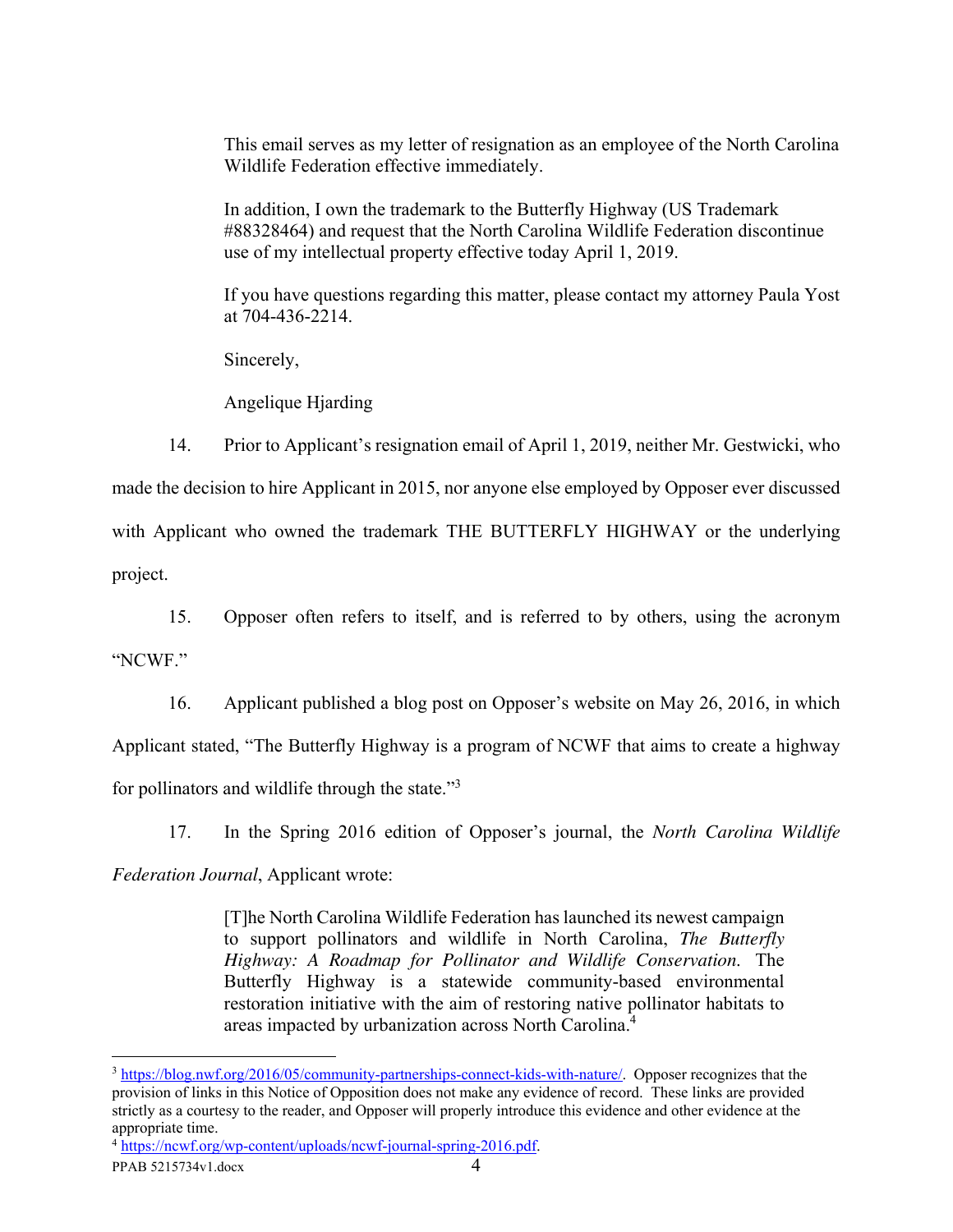18. In January 2017, Applicant authored an article in the journal *Biophilic Cities* titled

*The Butterfly Highway: Connecting People To Nature*. In that article, Applicant wrote:

In 2015, the Butterfly Highway was adopted as an official program of the North Carolina Wildlife Federation. The increased capacity provided by the North Carolina Wildlife Federation has helped the Butterfly Highway grow into a statewide community-based environmental restoration initiative. From backyard 'Pollinator Pitstops' to large-scale roadside habitat restoration, the program is working to create a network of native flowering plants to support butterflies, bees, birds, and other pollen and nectar dependent wildlife. While there is still a focus on restoring habitat in urban spaces, the program has opened up opportunities for restoring habitat on farms, roadsides and in utility right of way corridors.<sup>5</sup>

19. In a recorded interview with *The Charlotte Observer* in or around February

2018, Applicant stated on camera as follows:

The Butterfly Highway is a project that started here in Charlotte as one of my research projects at UNC Charlotte, and it has been taken onboard as a program of the North Carolina Wildlife Federation so that we could take it across the state.<sup>6</sup>

20. At least up until April 18, 2019, Applicant's Facebook page stated, "The

Butterfly Highway is a program of the North Carolina Wildlife Federation . . .," as shown

below (red arrow added):

[*this space intentionally left blank*]

 $\overline{a}$ 

<sup>5</sup>https://static1.squarespace.com/static/5bbd32d6e66669016a6af7e2/t/5c93ed86c83025e29de055ef/1553198471841/ The-Butterfly-Highway-Connecting-People-and-Nature-by-Angelique-Hjarding.pdf.

<sup>6</sup> https://www.charlotteobserver.com/news/local/article84991852.html *[video: ~18-33 second mark]*.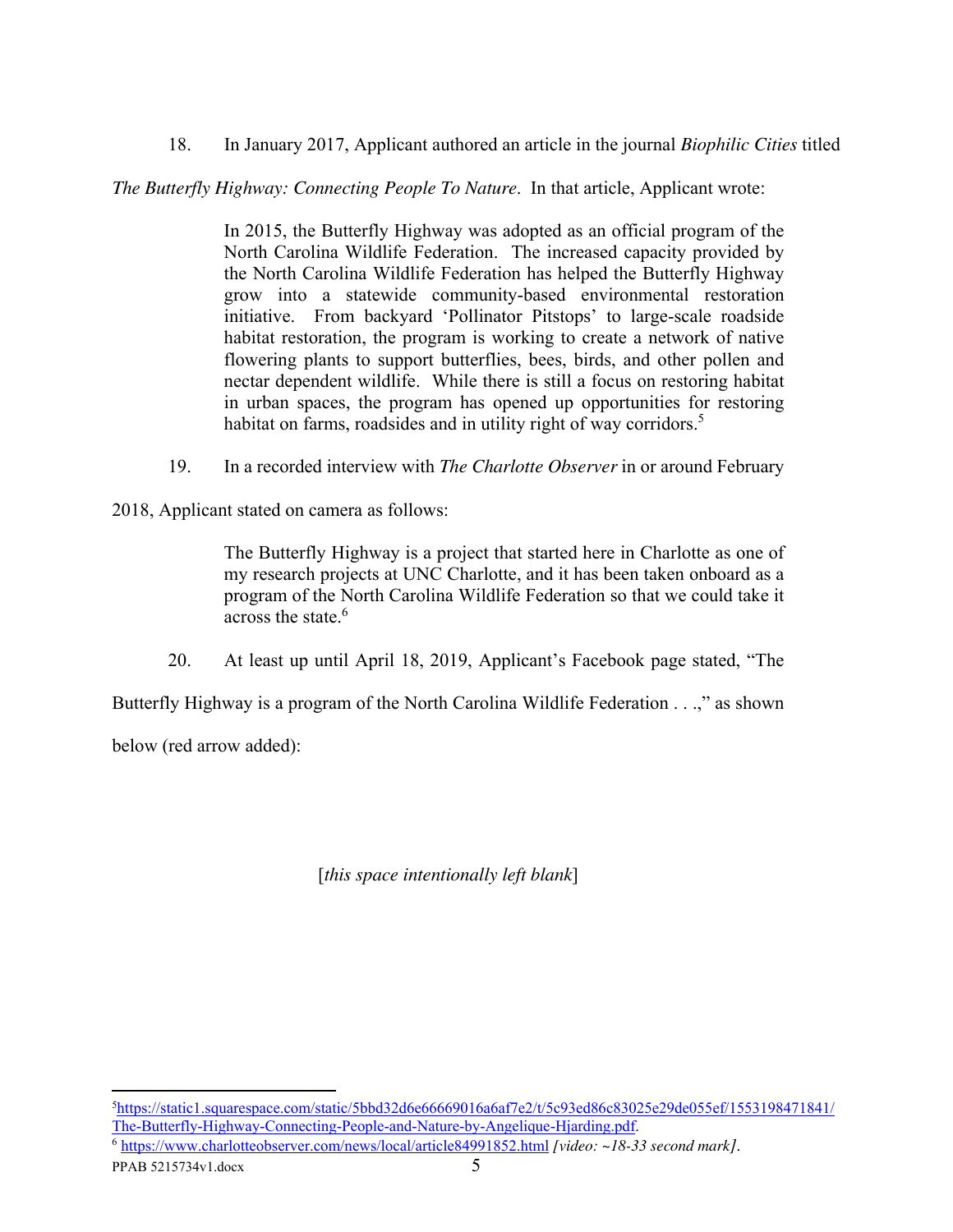

 21. The first specimen of use ("Specimen 1") submitted by Applicant with Applicant's Application consists of a posting dated May 30, 2017 on Applicant's Facebook page. A partial screenshot of Specimen 1 is shown below (red arrow added):



 22. Specimen 1 contains an embedded link to Opposer's website and states, "Fill out this form to register your pollinator garden as a part of the North Carolina Wildlife Federation's Butterfly Highway."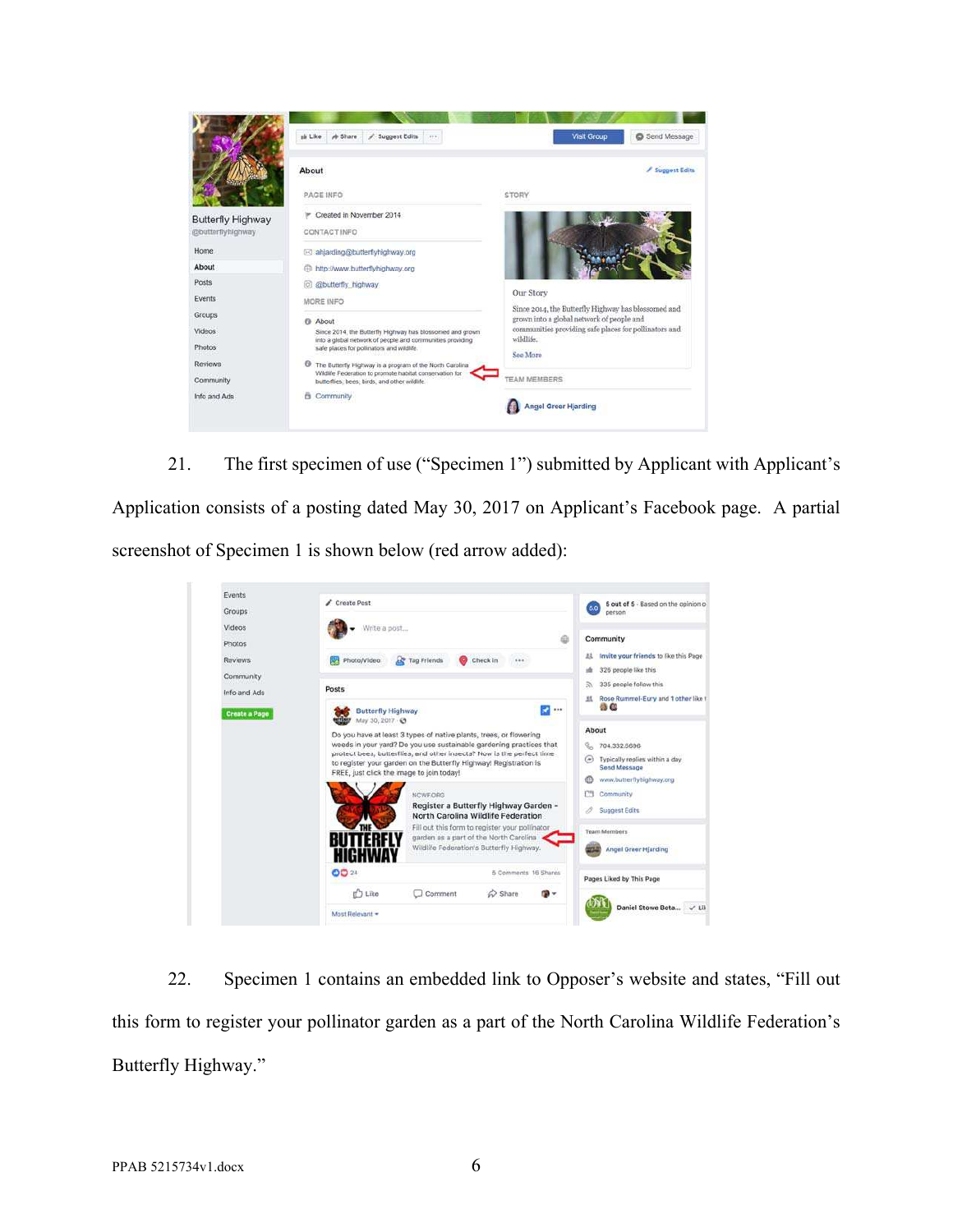23. The second specimen of use ("Specimen 2") submitted by Applicant with Applicant's Application is a printout from Opposer's website. A partial screenshot of Specimen 2 is shown below:



24. In Applicant's Application, Applicant described Specimen 2 as "Applicant's . . .

webpage," as shown below (red underling added):

| <b>ORIGINAL PDF FILE</b>                  | SPE0-6940198198-20190306170209655188 The Butterfly Highway -<br>North Carolina Wildlife Federation.pdf |
|-------------------------------------------|--------------------------------------------------------------------------------------------------------|
| <b>CONVERTED PDF FILE(S)</b><br>(6 pages) | \TICRS\EXPORT17\IMAGEOUT17\883\284\88328464\xml1\RFA0006.JPG                                           |
|                                           | \TICRS\EXPORT17\IMAGEOUT17\883\284\88328464\xml1\RFA0007.JPG                                           |
|                                           | \TICRS\EXPORT17\IMAGEOUT17\883\284\88328464\xml1\RFA0008.JPG                                           |
|                                           | \TICRS\EXPORT17\IMAGEOUT17\883\284\88328464\xml1\RFA0009.JPG                                           |
|                                           | \\TICRS\EXPORT17\IMAGEOUT17\883\284\88328464\xml1\RFA0010.JPG                                          |
|                                           | \TICRS\EXPORT17\IMAGEOUT17\883\284\88328464\xml1\RFA0011.JPG                                           |
| <b>SPECIMEN DESCRIPTION</b>               | a screenshot of Applicant's social media and webpage clearly depicting the<br>mark                     |

- 25. Specimen 2 does not depict Applicant's webpage.
- 26. Specimen 2 depicts Opposer's webpage.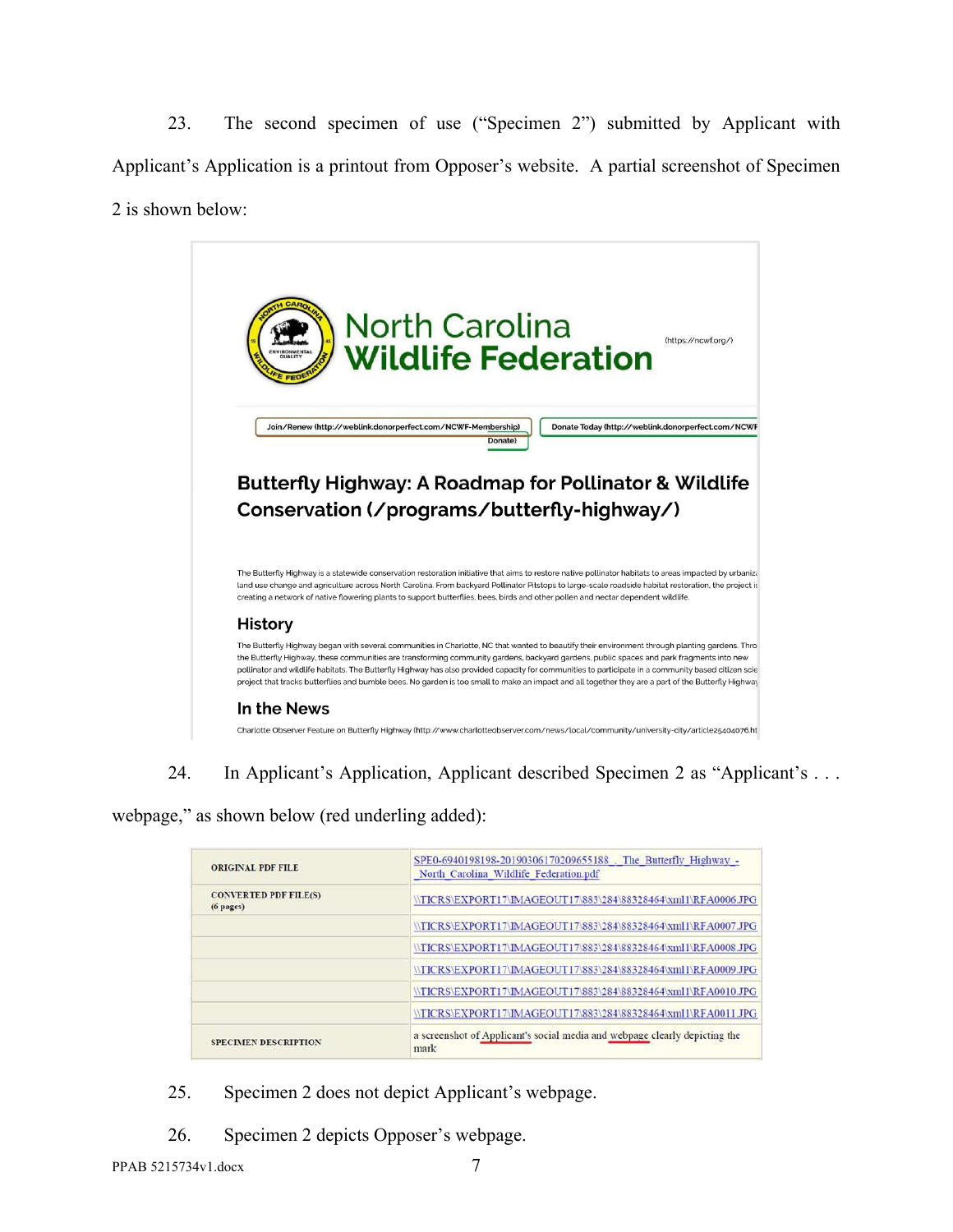27. At the time Applicant filed Applicant's Application, Applicant knew that Specimen 2 did not depict Applicant's webpage.

28. On or about April 18, 2019, Opposer's attorney sent a letter ("Opposer's Letter") to Applicant's attorney.

29. Among other things, Opposer's Letter pointed out that Applicant falsely described Specimen 2 as "Applicant's . . . webpage."

30. Applicant has taken no steps to correct the record in Applicant's Application to reflect that Specimen 2 does not depict Applicant's webpage, but rather Opposer's webpage.

31. From the time Opposer hired Applicant as an independent contractor starting on or about July 14, 2015 until April 1, 2019 (the "Period"), Opposer's name appeared with the mark THE BUTTERFLY HIGHWAY in connection with the goods and services offered under the mark.

32. To the extent Applicant's name appeared during the Period in connection with the mark THE BUTTERFLY HIGHWAY, Applicant was identified as working for Opposer.

33. During the Period, Opposer maintained the quality and uniformity of the goods and services offered under the mark THE BUTTERFLY HIGHWAY.

34. During the Period, Applicant was acting under the control of Opposer with respect to THE BUTTERFLY HIGHWAY program, either as an independent contractor or an employee.

35. The consuming public believes that Opposer stands behind the goods and services offered under the mark THE BUTTERFLY HIGHWAY.

36. During the Period, Opposer paid for all advertising and expenses related to THE BUTTERFLY HIGHWAY program.

37. During the Period, both Opposer and Applicant publicly represented that The Butterfly Highway was a program of Opposer's.